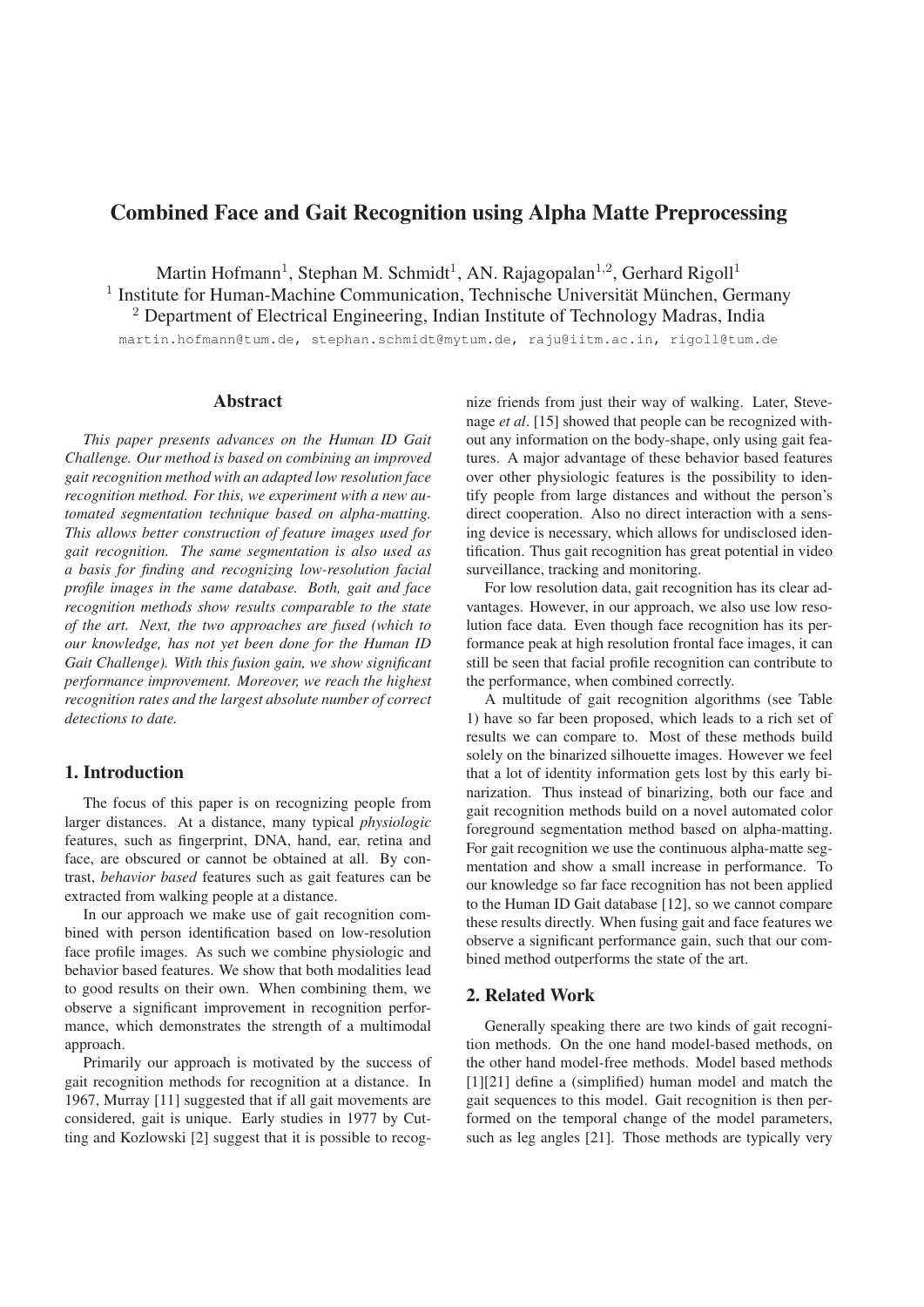

Figure 1: Left to right: input image; foreground segmentation; tri-state labeling with morphologic operations; alpha matte; final segmentation

demanding and good results are hard to achieve. Modelfree methods [3][5][7][9][12][17][19][20] on the other hand have shown more success in the recent past. Here, the person identity is directly inferred from the features without an intermediate person model. Most methods build on a silhouette extraction for each frame in a gait cycle. Silhouettes are either averaged [3][9][19], or all silhouettes are used simultaneously [7][12][16]. Different classifiers ranging from nearest neighbor [3], SVM and HMM [7][16] have been applied with similarly good results.

Recently gait recognition has been combined with face recognition [6][10][22]. Typical face recognition methods require a high resolution frontal face image. However for gait recognition, persons are only captured in lowresolution side view images. In [6], for face recognition, only the final segment of the gait video, where the person is visible in near frontal, is used. In [13], multiple cameras are used to ensure that both the side view, as well as the frontal view are available. To avoid these special cases, face recognition can be performed on the low-resolution side view images [22]. Our approach is similar to the latter ones, because we also do not depend on specialized data, but instead work directly on the low-resolution side view videos.

For performance evaluation, many databases have been recorded. However, the most popular and widely used database is probably the Human ID Gait database [12]. This database features video sequences of a total of 122 subjects, which walk perpendicular to the camera at a distance. While many methods have been applied to this dataset, so far no fusion method using gait and face was ever applied to this database.

### 3. Segmentation using Alpha Mattes

In this work, we investigate a new segmentation technique which we apply to both gait recognition as well as face recognition. Current gait recognition methods rely on good segmentation to extract the contour and the silhouettes of the foreground objects. Typically, a background is estimated by calculating the mean and variance of the scene

over a certain period. Then the foreground is estimated by finding the pixels with significant deviation from the background model. This leads to a noisy, binary segmentation as depicted in Figure 1b). However, due to the nature of the image capturing, there is a band on the silhouette which belongs partially to foreground and partially to background. Thus at each pixel  $(x, y)$ , the image I is modeled as a linear composition of the foreground  $F$  and the background  $B$ :

$$
I(x, y) = \alpha(x, y)F(x, y) + (1 - \alpha(x, y))B(x, y)
$$
 (1)

Here,  $\alpha(x, y)$  is the opacity of the pixel at  $(x, y)$ .  $F(x, y)$ ,  $B(x, y)$  and  $\alpha(x, y)$  are unknown. For a typical color image with three color channels we thus have 7 unknowns to solve for at each pixel. This kind of problem statement is typical for matting problems. To leverage the high number of unknowns, proximity and smoothness assumptions are made. Also the typical matting application has a human in the loop who has to provide some scribbles for foreground and background, leading to the so called *trimap*. This map contains regions which are definitely foreground ( $\alpha(x, y) = 1$ ), some which are definitely background  $(\alpha(x, y) = 0)$  and some unknown regions for which the matting method determines the  $\alpha(x, y)$ .

However, for automated gait recognition it is infeasible to have a human in the loop. We therefore automatically generate the trimap from the noisy foreground segmentation. We get the definite-foreground regions  $(\alpha(x, y)$  = 1) by eroding the foreground segmentation with a circular structure element with radius  $r = 4$ . The definitebackground regions are obtained by eroding the background region with the same circular structure element. The resulting trimap is shown in Figure 1c).

For background segmentation we use Gaussian mixture models [14], for alpha matting we used closed form matting [8].

The resulting foreground segmentation – the alpha-matte – is depicted in Figure 1d). It can be seen that this segmentation is superior to the initial background segmentation. Holes are closed, erroneous pixels are removed and most of all, the smooth transition of the foreground to the background is captured. Furthermore by  $F(x, y) =$  $I(x, y) \cdot \alpha(x, y)$  we can approximate a precise color segmentation of the foreground object (see Figure 1e) ). This color segmentation is used for the face recognition part.

## 4. Gait recognition

#### 4.1. Feature Extraction using  $\alpha$ -GEI

For gait recognition we use a method based on the classical Gait Energy Image (GEI) [3]. However, instead of using binary silhouettes, we use the alpha channel from the alpha matting as described in the previous section. We call this the Alpha Gait Energy Image  $(\alpha$ -GEI)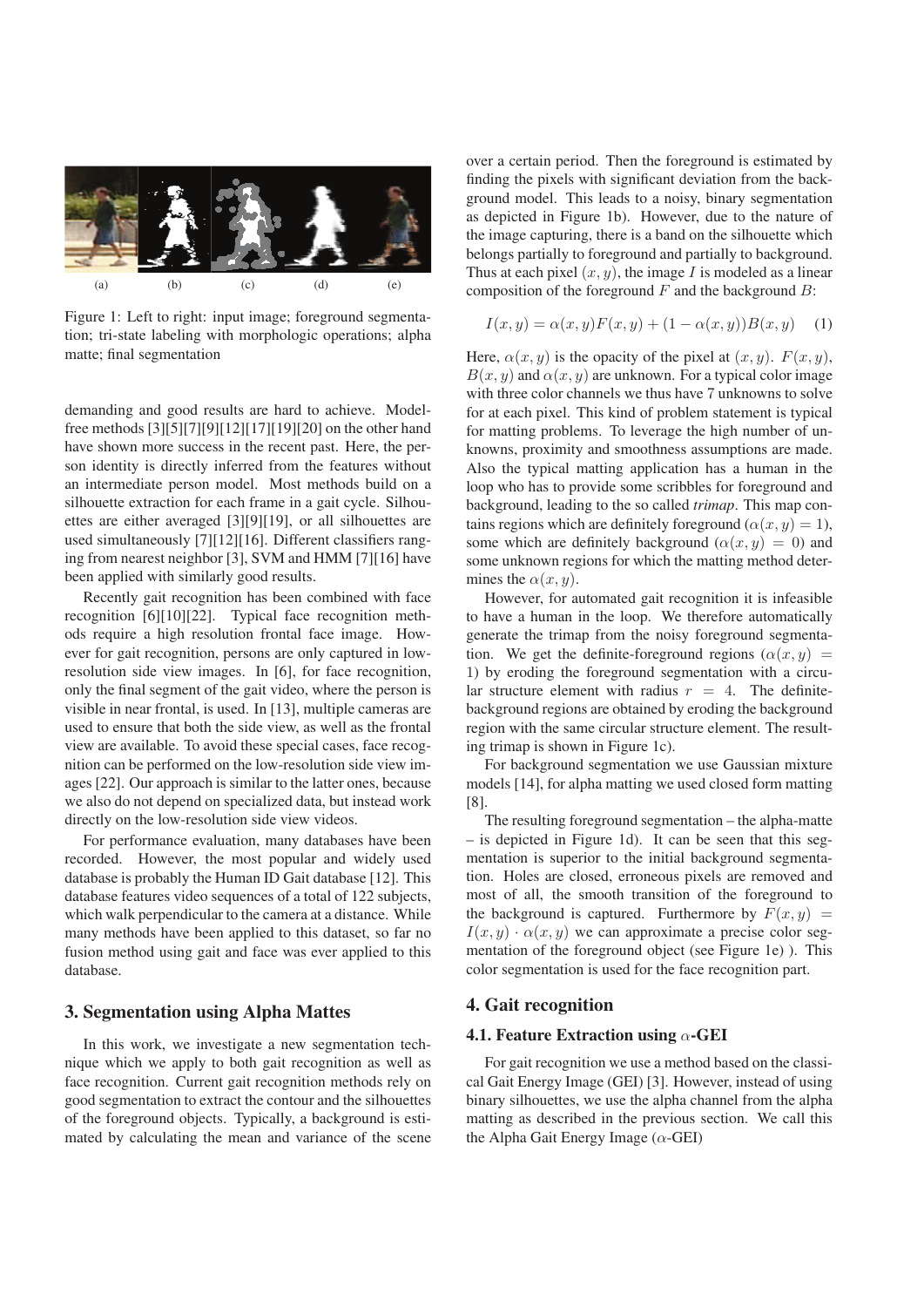In essence, the Alpha Gait Energy Image is an arithmetic mean of the alpha channel. Denote  $\alpha_t$  the alpha matte in frame t. Then, the  $\alpha$ -GEI q is formally defined as the alpha matte average over one full gait cycle:

$$
g(x,y) = \frac{1}{T} \sum_{t=1}^{T} \alpha_t(x,y)
$$
 (2)

#### 4.2. Feature Space Reduction

The gait energy images  $g(x, y)$  have a resolution of  $88 \times 128$  pixels. Thus the feature vector is still large with 11264 dimensions. We apply principal component analysis (PCA) followed by multiple discriminant analysis (MDA) to reduce the size of the feature vector. A combination of PCA and MDA, as proposed in [4], results in the best recognition performance. While PCA seeks a projection that best represents the data, MDA seeks a projection that best separates the data.

Assume that the training set, consisting of  $N$  ddimensional training vectors  $\{g_1, g_2, \ldots, g_N\}$ , is given. Then the projection to the  $d' < d$  dimensional PCA space is given by

$$
y_k = U_{pca}(g_k - \overline{g}), \qquad k = 1, \dots, N \qquad (3)
$$

Here  $U_{pca}$  is the  $d' \times d$  transformation matrix with the first  $d'$ orthonormal basis vectors obtained using PCA on the training set  $\{g_1, g_2, \dots, g_N\}$  and  $\overline{g} = \sum_{k=1}^N g_k$  is the mean of<br>the training set After PCA MDA is performed. It is as the training set. After PCA, MDA is performed. It is assumed that the reduced vectors  $\mathcal{Y} = \{y_1, y_2, \dots, y_N\}$  belong to  $c$  classes. Thus the set of reduced training vectors  $\mathcal Y$ is composed of its c disjunct subsets  $\mathcal{Y} = \mathcal{Y}_1 \cap \mathcal{Y}_2 \cap \ldots \mathcal{Y}_c$ . The MDA projection has by construction  $(c - 1)$  dimensions. These  $(c - 1)$  dimensional vectors  $z_k$  are obtained as follows

$$
z_k = U_{mda} y_k, \qquad k = 1, \dots, N \tag{4}
$$

where  $U_{mda}$  is the transformation matrix obtained using MDA. This matrix results from optimizing the ratio of the between-class scatter matrix  $S_B$  and the within-class scatter matrix  $S_W$ :

$$
J(U_{mda}) = \frac{|\widetilde{S}_B|}{|\widetilde{S}_W|} = \frac{|U_{mda}^T S_B U_{mda}|}{|U_{mda}^T S_W U_{mda}|}.
$$
 (5)

 $\sum_{i=1}^{c} S_i$ , with  $S_i = \sum_{y \in \mathcal{Y}_i} (y - m_i)(y - m_i)^T$  and  $m_i =$ <br> $\frac{1}{\sum_{i=1}^{c} N_i}$  Where  $N_i = |y_i|$  is the number of vectors Here the within-class scatter matrix  $S_W$  is defined as  $S_W$  =  $\frac{1}{N_i} \sum_{y \in \mathcal{Y}_i} y$ . Where  $N_i = |\mathcal{Y}_i|$  is the number of vectors<br>in  $\mathcal{Y}_i$ . The between-class scatter  $S_B$  is defined as  $S_B = \sum_{i=1}^{c} N_i (m_i - m)(m_i - m)^T$  with  $m = \frac{1}{2} \sum_{i=1}^{c} N_i m_i$ .  $\sum_{i=1}^{c} N_i (m_i - m)(m_i - m)^T$ , with  $m = \frac{1}{N} \sum_{i=1}^{c} N_i m_i$ .<br>Finally, for each Gait Energy Image, the corresponding

Finally, for each Gait Energy Image, the corresponding gait feature vector is computed as follows

$$
z_k = U_{pca}U_{mda}(g_k - \overline{g}) = T(g_k - \overline{g}), \qquad k = 1, \dots, N
$$
  
(6)



Figure 2: a) Rough definition of the pre-face around the face region. b) Registration of the pre-faces using sum of absolute differences.

#### 4.3. Classification

Each class  $c$  is modeled with only one vector, which is the mean feature vector  $\overline{z}_c$ :

$$
\overline{z}_c = \frac{1}{|\mathcal{Z}_c|} \sum_{z \in \mathcal{Z}_c} z. \tag{7}
$$

For each  $\alpha$ -GEI from the test set  $\hat{g}_i$ , we perform the transformation in Equation 6 to get the reduced feature vector  $\hat{z}_i$ . A distance  $\hat{D}_i^{gait}(c) = ||\hat{z}_i - \overline{z}_c||$  using Euclidean distance measure is defined. It defines for all sequences *i* distance measure is defined. It defines for all sequences i, the distance to the c-th class. Final person identification using gait then becomes a nearest-neighbor classification. We assign a class label  $L_i$  to each test gait image according to

$$
L_i = \underset{c}{\text{argmin}} \ D_i^{gait}(c) \tag{8}
$$

#### 5. Face recognition

#### 5.1. Pre-faces

In the first part of the algorithm, the gallery set is processed. The goal is to find a  $20\times20$  patch of the face profile of each person. To robustly achieve this and to avoid erroneous segmentations, first for each gallery sequence a pre-face is calculated. To this end, the mean of all frames in a sequence is calculated (similar to GEI), in order to find the person more precisely than using a bounding box. Over this mean image, a  $30\times40$  patch is defined, which is used to cut the region for all frames (see Figure 2).

Because viewing direction and body positions slightly changes when the person walks across the scene, instead of only extracting one face per sequence, multiple such faces, which are evenly spread over the sequence, are extracted. This ensures that as much information about the person is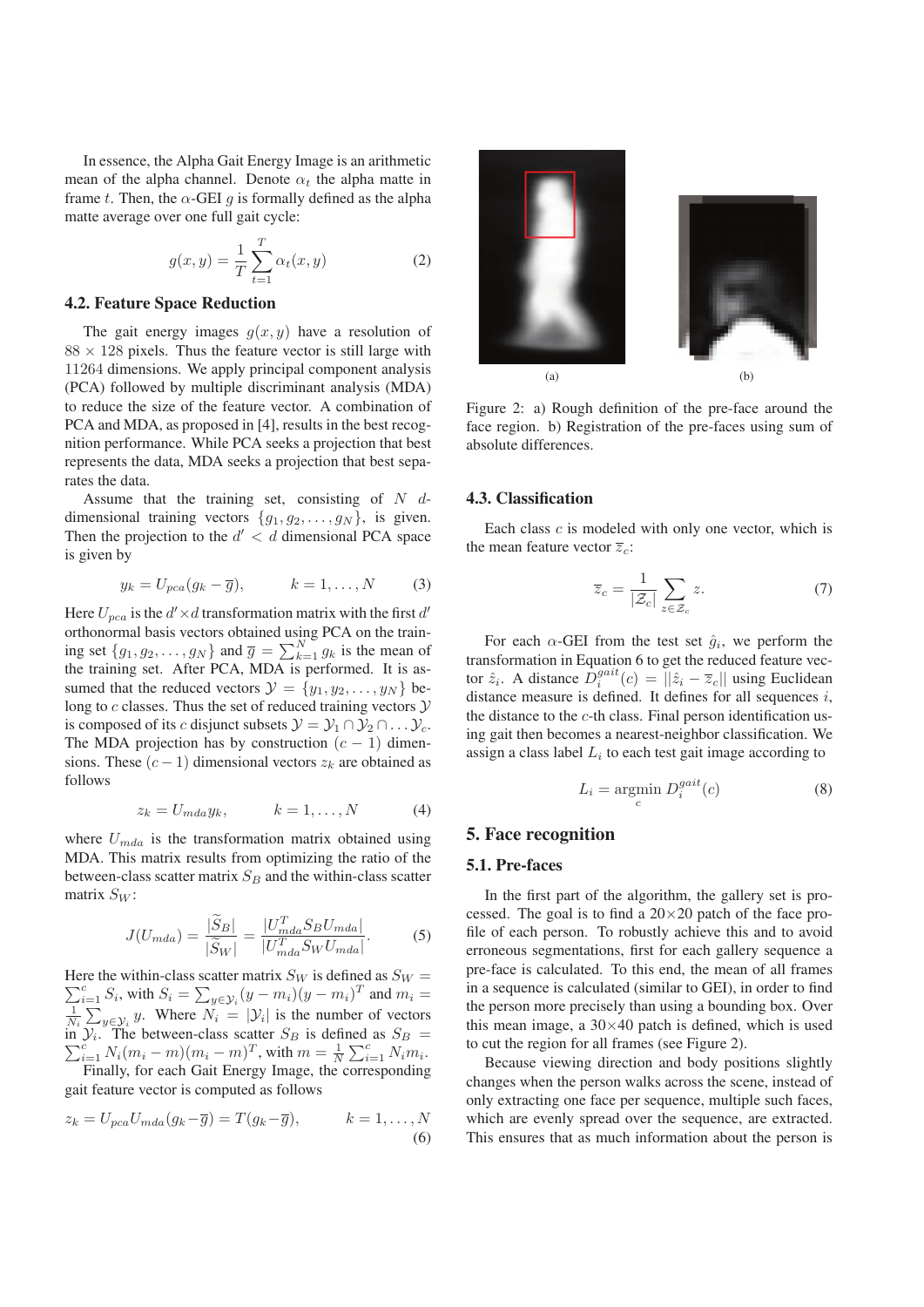

Figure 3: a) The alpha matte based segmentation; the roughly cropped pre-face and the final face segmentation. b) Several sub faces of a specific sequence. It can be clearly seen that the appearance of a face changes within the sequence.

captured as possible. Thus, always five consecutive prefaces are combined. Those five pre-faces are registered using sum of absolute differences. After registration, the mean is taken to find the averaged pre-face.

Finally, to find the precise head location within the  $30\times40$  pixel pre-face, a simple threshold method is used to find the highest point (top of head) and the left-most point (nose). Using these two points, a  $20\times20$  pixel patch is extracted, which captures the final segmentation of the face. Results of segmentation can be seen in Figure 3. Note that due to the alpha matte preprocessing the segmentations contain only color foreground regions. Disturbing background pixels are eliminated.

The same segmentation is carried out on the test sequences. The splitting of the test sequences has the advantage, that for each sequence, multiple sub faces of each person can be used for classification. This way, multiple aspects of the person are captured and in addition, the influence of erroneous segmentations is reduced.

#### 5.2. Eigenface Calculation

We apply the classical eigenface method [18] for face recognition. This means that the average face is calculated by taking the mean. This average face is subtracted from the gallery faces and a covariance matrix is estimated from the gallery data. Thus a PCA is performed. In order to capture color information like skin and hair color, all three color channels are appended and used for the calculation of the covariance matrix.

Let  $\{f_1, f_2, \ldots, f_M\}$  be the set of  $M$  20  $\times$  20  $\times$  3 color face patches in the gallery set. Here  $M$  is number of all sub faces, so it is roughly 40 times larger than the number of people in the gallery set. Then the resulting transformation is

$$
v_k = U_{face}(f_k - \overline{f})
$$
\n(9)

where  $\overline{f} = \sum_{k=1}^{N} f_k$  is the mean face and  $U_{face}$  is the neformation matrix learned by PCA transformation matrix learned by PCA.

#### 5.3. Classification

Face recognition is done similarly to gait recognition. However, instead of having one average gait template, we have several sub faces for each sequence as described above. Typically one would use k-nearest neighbor in such a case. For the later fusion step, however, we need a continuous score for each potential class. Thus for each of the sub faces of a test sequence we calculate the distance to all sub faces of all trainings sequences (see Figure 4). Out of these matches, we only keep the  $k$  nearest matches. Within these  $k$  matches, the average distance to all comprised classes is averaged, thus resulting in a distance  $D_i^{face}(j)$ . If a class c<br>is not comprised in the k best matches at all then the disis not comprised in the  $k$  best matches at all, then the distance is set to  $D_i^{face}(j) = \infty$ . In our experiments we set  $k = 100$  however the method is not sensitive to this value  $k = 100$ , however the method is not sensitive to this value as long as it is big enough  $(> 10)$ .

For pure face classification the class  $c$  with the minimal distance  $\underset{c}{\text{argmin}} D_i^{face}(c)$  is taken as the recognition result.



Figure 4: Illustration of the face classification (shown for the first two eigenvalues). For a given test sequence A, the k closest matches are found (here  $k = 5$ ). Within those top  $k$  matches, the class averages (here, to class B and C, respectively) are a measure for the similarity to these classes.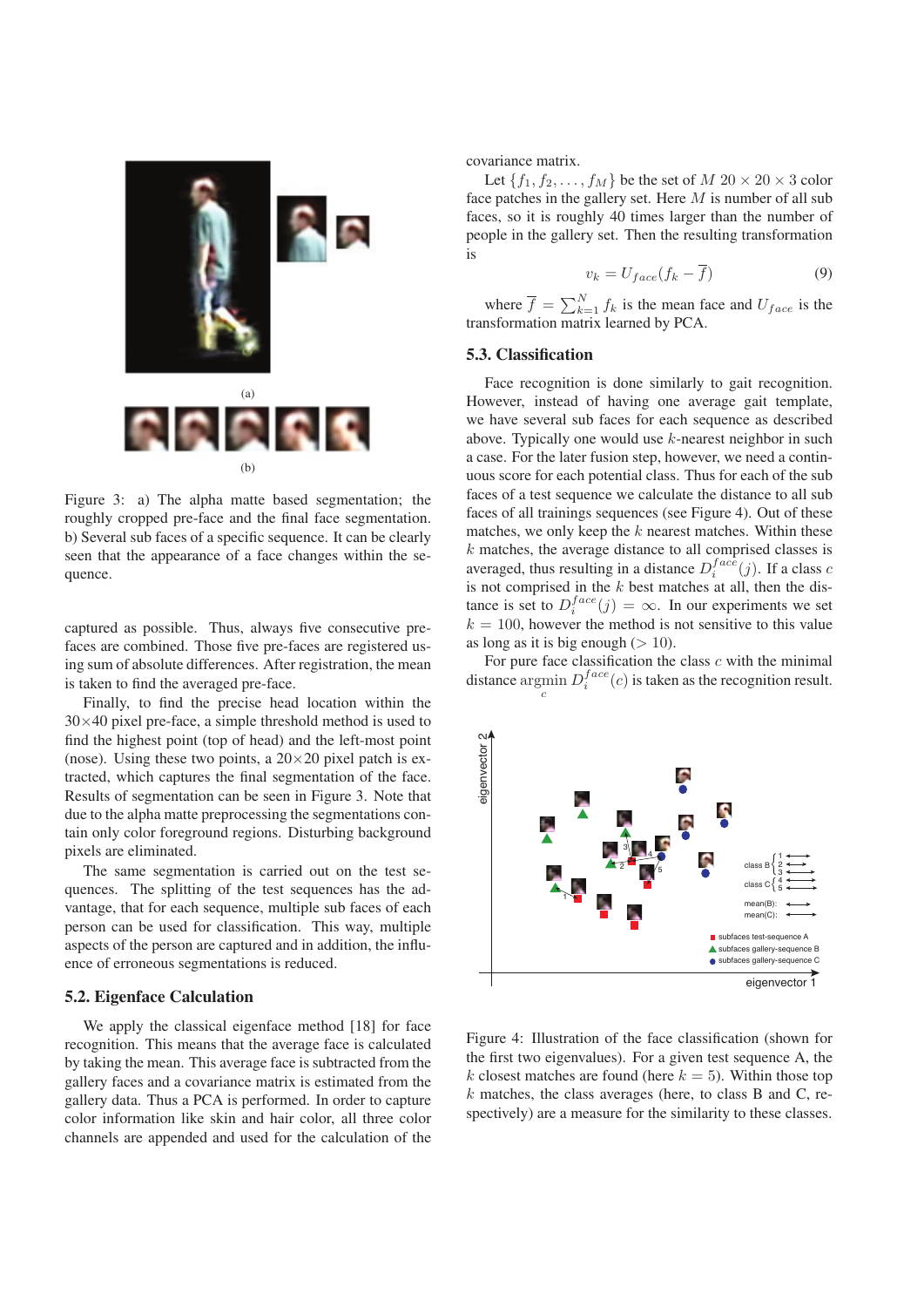

Figure 5: Quantitative results on the Human ID Gait database [12]. (1) using only gait information, (2) using only face, (3) fusion using product rule, (4) fusion using sum rule, (5) fusion using max rule

## 6. Fusion of Face and Gait

In this work we use score level fusion. This means that the distance scores  $D<sup>gait</sup>(c)$  and  $D<sup>face</sup>(c)$  are combined before decision making. There are multiple ways of fusing the results. We use max, product and sum rules:

$$
D_i(c) = D_i^{gait}(c) \cdot D_i^{face}(c)
$$
 (10)

$$
D_i(c) = D_i^{gait}(c) + D_i^{face}(c)
$$
 (11)

$$
D_i(c) = \max(D_i^{gait}(c), D_i^{face}(c))
$$
 (12)

(13)

The distances result from different modalities, thus the values are not directly comparable. Therefore normalization of the vectors is of central importance. Before fusion, the vectors are normalized to have unit length, i.e.  $D(c) \leftarrow D(c) / \sum_{\hat{c}} D(\hat{c}).$ 

## 7. Results and Comparison

Figure 5 shows the quantitative results on the Human ID Gait database. It can be seen that fusion using either the product rule or the sum rule greatly improves the recognition rates, except Probe B, where fusion slightly reduces recognition rates of gait, but greatly increases results of face recognition. The max rule shows inferior performance.

For performance evaluation, we compare our method to several state-of-the-art results. Summarizing results are shown in Table 1 (largely taken from [5]). Here, recognition rates for all 12 experiments, as well as the weighed recognition average are shown.

It can be seen that our  $\alpha$ -GEI (53.6.0%) - which does not use synthetic images as in [3] - outperforms the standard GEI (48.2%). This demonstrates the effectiveness of the alpha matte preprocessing and it can be foreseen that when implementing synthetic images, recognition rates can be even improved further. We cannot compare our  $\alpha$ -eigenface method, since currently no other face recognition method was applied to the Human ID Gait database.

Both our face (54, 6%) and our gait recognition method  $(53, 6\%)$  alone cannot compete with the current state of the art. However, when combining these multimodal methods, recogniton rates exceed all previous approaches. This shows the importance of simultaneously using multiple modalities and fusing them. It can be seen that simple product and sum rules lead to good fusion results and to adramatic increase in performance.

#### 8. Conclusion and Outlook

In this work, a new preprocessing method using closed form alpha matting was introduced. It was applied to both face and gait recognition. In order to use this method, which typically requires a "human in the loop", an automated generation of the trimap was presented. Using this preprocessing it was possible to increase the performance of the standard Gait Energy Image.

Combining both the modified face and gait recognition method, it was possible to achieve unprecedented performance results on the Human ID Gait challenge. Similar fusion techniques have currently only been carried out on other (smaller) datasets.

For future work, stronger and better face and gait methods should be combined. It can be foreseen that recognition rates could improve even further.

#### References

- [1] C. BenAbdelkader, R. Cutler, and L. Davis. Stride and cadence as a biometric in automatic person identification and verification. In *Proceedings Fifth IEEE International Conference on Automatic Face and Gesture Recognition*, pages 372–377. IEEE, 2002.
- [2] J. Cutting and L. Kozlowski. Recognizing friends by their walk: Gait perception without familiarity cues. *Bulletin of the Psychonomic Society*, 9(5):353–356, 1977.
- [3] J. Han and B. Bhanu. Individual recognition using gait energy image. *IEEE Transactions on Pattern Analysis and Machine Intelligence*, pages 316–322, 2006.
- [4] P. Huang, C. Harris, and M. Nixon. Recognising humans by gait via parametric canonical space. *Journal of Artificial Intelligence in Engineering*, 13(4):359–366, November 1999.
- [5] Y. Huang, D. Xu, and T.-J. Cham. Face and human gait recognition using image-to-class distance. *IEEE Trans. Circuits Syst. Video Techn.*, 20(3):431–438, 2010.